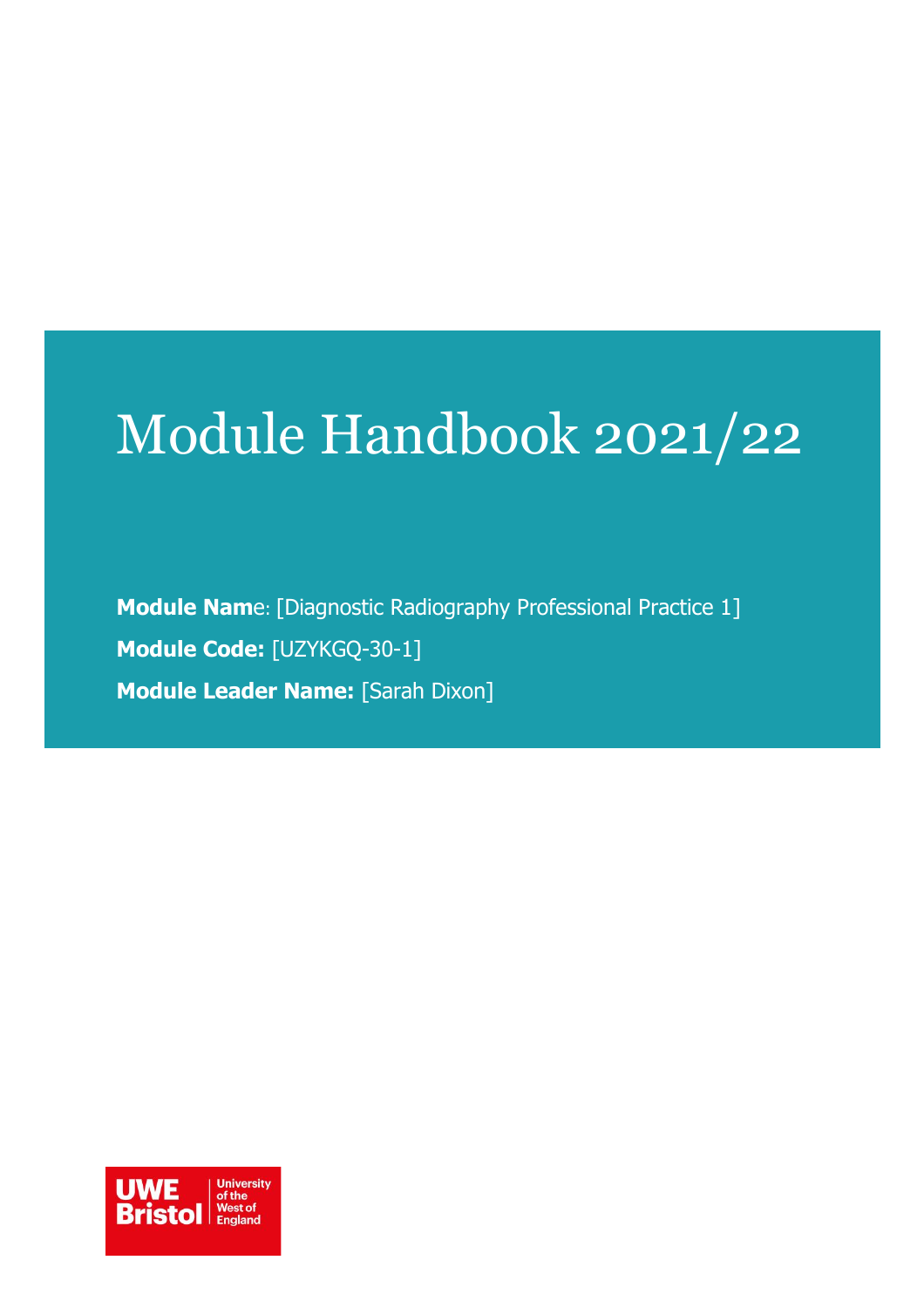# **Aims of the Handbook**

The handbook is a guide for students in the Department of Allied Health Professions. The information in the handbook can also be found in a number of other electronic or paper sources and the document provides links to the definitive data sources wherever possible.

Please note that the electronic version of the handbook will be kept up to date and you will be notified of any significant changes. If you have taken a hard copy of any information please remember to refer back to the electronic version to ensure that you are working with the most up to date information.

# **Contents**

| 1. Module Team information                       | page 3  |
|--------------------------------------------------|---------|
| 2. Module enhancement                            | page 3  |
| 3. Module specific information                   | page 3  |
| 4. Assessment Brief                              | page 6  |
| 5. Submission details                            | page 7  |
| 6. Additional information and reading strategies | page 7  |
| 7. Communication                                 | page 15 |
| 8. Advice and support                            | page 16 |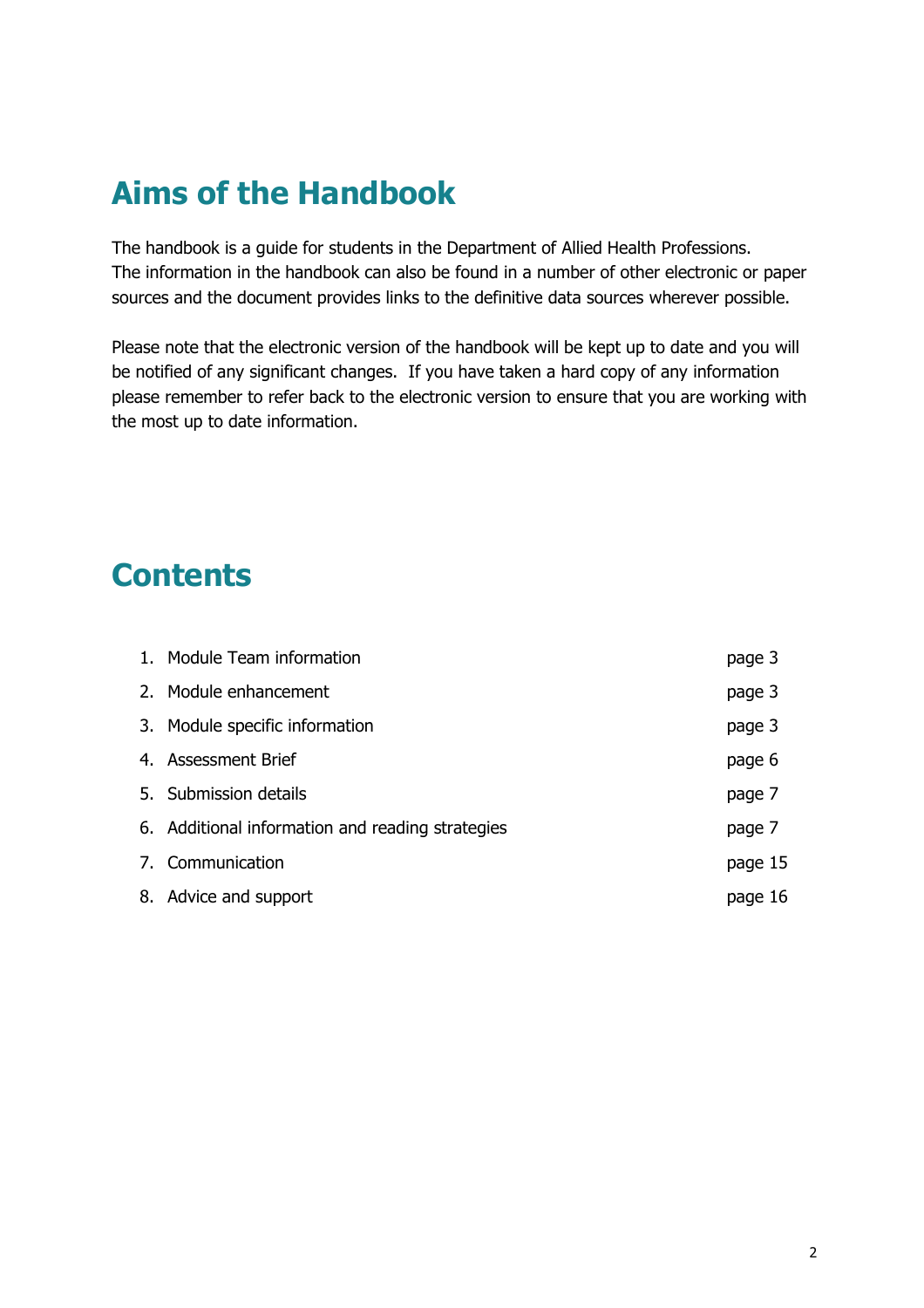# **1.Module team information**

#### Module Leader – Sarah Dixon

Module Team – Donna Dimond, Karen Dunmall, Cornelius Imobeke, Suzanne Boyle, Clare Woolford, Angela Bailey, Heather Lawrence and Glenda Toach.

External examiners from other institutions are appointed to each module to act independently and work with the module team in the management of threshold academic standards. The external examiner appointed to this module can be found at [http://www2.uwe.ac.uk/services/Marketing/about-us/cas/Extnl\\_Exam\\_Allocation\\_to\\_Mods.pdf](http://www2.uwe.ac.uk/services/Marketing/about-us/cas/Extnl_Exam_Allocation_to_Mods.pdf)

# **2.Module enhancement**

The module has been enhanced to include InterSim (interactive simulation) practical sessions. The InterSim is designed to introduce learners to different patient types prior to the commencement of placement. This is a full simulation, including; a waiting room, multiple patients, mobility aids (wheelchair/ trolley) and patient make-up to give a realistic impression of a working x-ray department. The InterSim at this level is appropriate for introducing learners to 'real' patients at level one.

# **3.Module specific information**

| <b>Title</b>             | Diagnostic Radiography Professional Practice 1 |
|--------------------------|------------------------------------------------|
| <b>New Code</b>          | UZYKGQ-30-1                                    |
| <b>Version</b>           | 1                                              |
| <b>Last Updated</b>      | (Sep 2021)                                     |
| Level                    | 1                                              |
| <b>UWE Credit Rating</b> | 30                                             |
| <b>Module Type</b>       | Standard                                       |
| <b>Module Leader</b>     | Sarah Dixon                                    |
| <b>Owning Faculty</b>    | <b>Faculty of Health and Applied Sciences</b>  |
| <b>Field</b>             | <b>Allied Health Professions</b>               |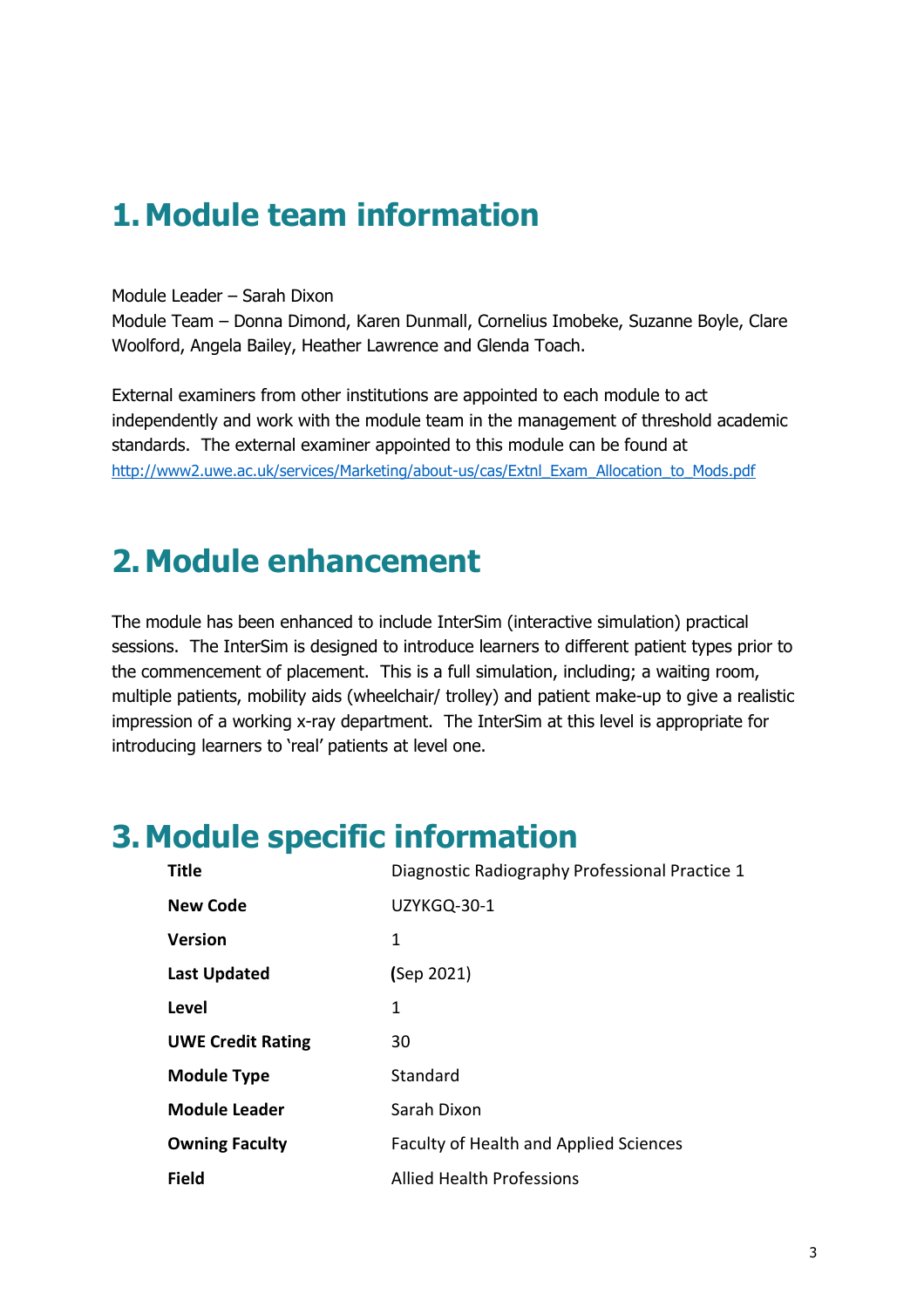Module Learning Outcomes:

On successful completion of this module students will be able to:

• Perform radiographic examinations commensurate with the first clinical placement, in a safe and efficient manner with appropriate consideration to the use of ionising radiation. (Component A)

• Perform effective patient care with due respect for the individual's needs (Component A)

• Demonstrate clinical proficiency equitable to the clinical objectives and clinical assessments under the directions of a state registered practitioner. (Component A)

• Demonstrate a proactive approach to problem solving in the clinical setting (Components A and B)

• Demonstrate the ability to work independently under supervision within a legal and ethical framework (Component A)

• Reflect upon personal and professional development within clinical practice. (Component B)

# **4.Assessment Brief**

### **Assessment**

Where necessary, and appropriate, an alternative medium of assessment may be negotiated.

#### **Weighting between components A and B (standard modules only)**

**A:** 100% **B:** 100%

# **Attempt 1 First Assessment Opportunity**

Component A

| Element   Description     | <b>Element Weighting</b> |
|---------------------------|--------------------------|
| Clinical e-portfolio 100% |                          |

Component B

| Element   Description        | <b>Element Weighting</b> |
|------------------------------|--------------------------|
| 2000 word case study $100\%$ |                          |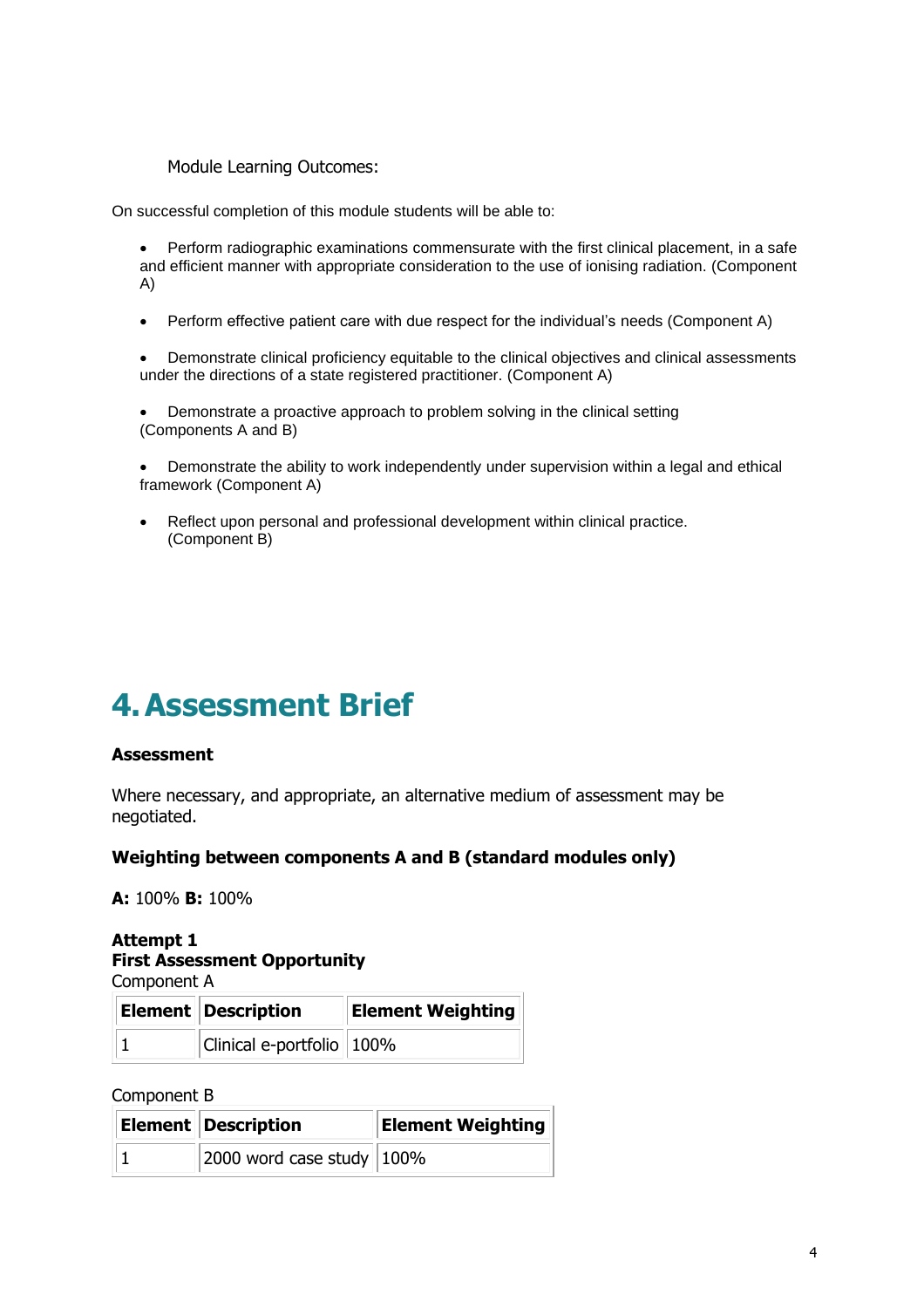### **Second Assessment Opportunity**

Component A

| Element Description                 | <b>Element Weighting</b> |
|-------------------------------------|--------------------------|
| Clinical e-portfolio 100% Pass/Fail |                          |

Component B

| <b>Element Description</b>   | <b>Element Weighting</b> |
|------------------------------|--------------------------|
| 2000 word case study $100\%$ |                          |

Provisional marks will be provided through the myUWE portal within four working weeks of the exam date

# **5. Submission details**

Please note that the submission deadlines are absolute and based on UWE server time, therefore you are strongly advised to submit work well ahead of the deadline dates to avoid situations where penalties could be incurred. Penalties are imposed if a submission is made up to 24 hours after the deadline, and the highest mark you can receive will be the minimum pass mark (if the assessment is passed). After the 24 hours have passed, the work will not be accepted for marking.

If you are submitting your coursework in the submission boxes please ensure that the work is secure and placed in a plastic wallet, unless you have been advised to submit it in another style. Don't forget to print your coursework coversheet from myUWE which should also be attached to your work.

# **Assessment**

e-portfolio via pebblepad 2000 word case study via blackboard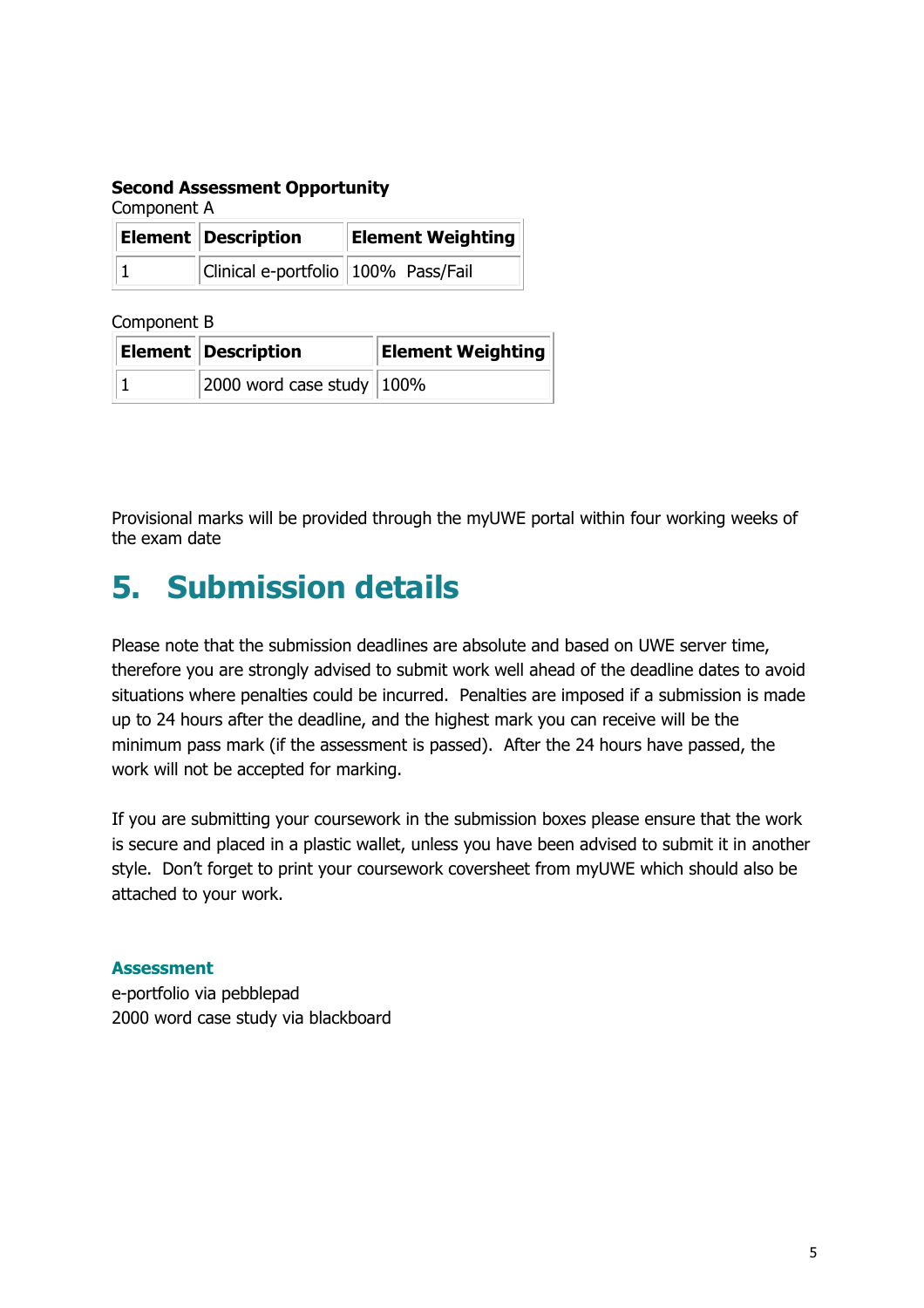# **6.Additional information**

# **Teaching and Learning Methods**

A variety of approaches will be used which will include lectures, practical sessions and mandatory e-learning.

# **Reading Strategy**

The following reading strategy is thought relevant for this module

# **Core Reading**

Any essential reading will be indicated clearly, along with the method for accessing it, e.g. students may be required to purchase a set text, be given a print study pack or be referred to texts that are available through the Library (most texts are available electronically)

# **Useful Resources**

Bones and Joints - Chris Gunn (available as an e-book through the library webpages) Any anatomy book detailing bony structure

Medical Imaging: Techniques, Reflection and Evaluation - Carver and Carver Any Radiographic Positioning Book such as The Pocketbook of Radiographic Positioning by Sutherland and Thomson (again available as an e-book through the library webpages)

# **Further Reading**

Further reading will be required to supplement the resources outlined above. Students are expected to identify other reading relevant to the chosen topic for themselves although some direction will be provided by the module team. The student will be required to read widely using the library search facilities and internet resources. Many of these resources can be accessed remotely from the university campus. The purpose of this further reading is to ensure students are familiar with current research related to the developing nature of the radiographic profession

# **Access and Skills**

The development of literature searching skills is supported by the UWE library web pages and includes such things as interactive tutorials on search skills, the use of specific electronic library resources, evaluating information and various referencing styles. Students will be encouraged to access such resources in order to fully utilise the available range of online help. Further support will be provided by the module team as and when required

# **Clinical Appraisals**

During the 14 week clinical placement all students are required to undertake **FOUR** clinical appraisals:

- Chest (continuous)
- Upper or lower extremity (continuous)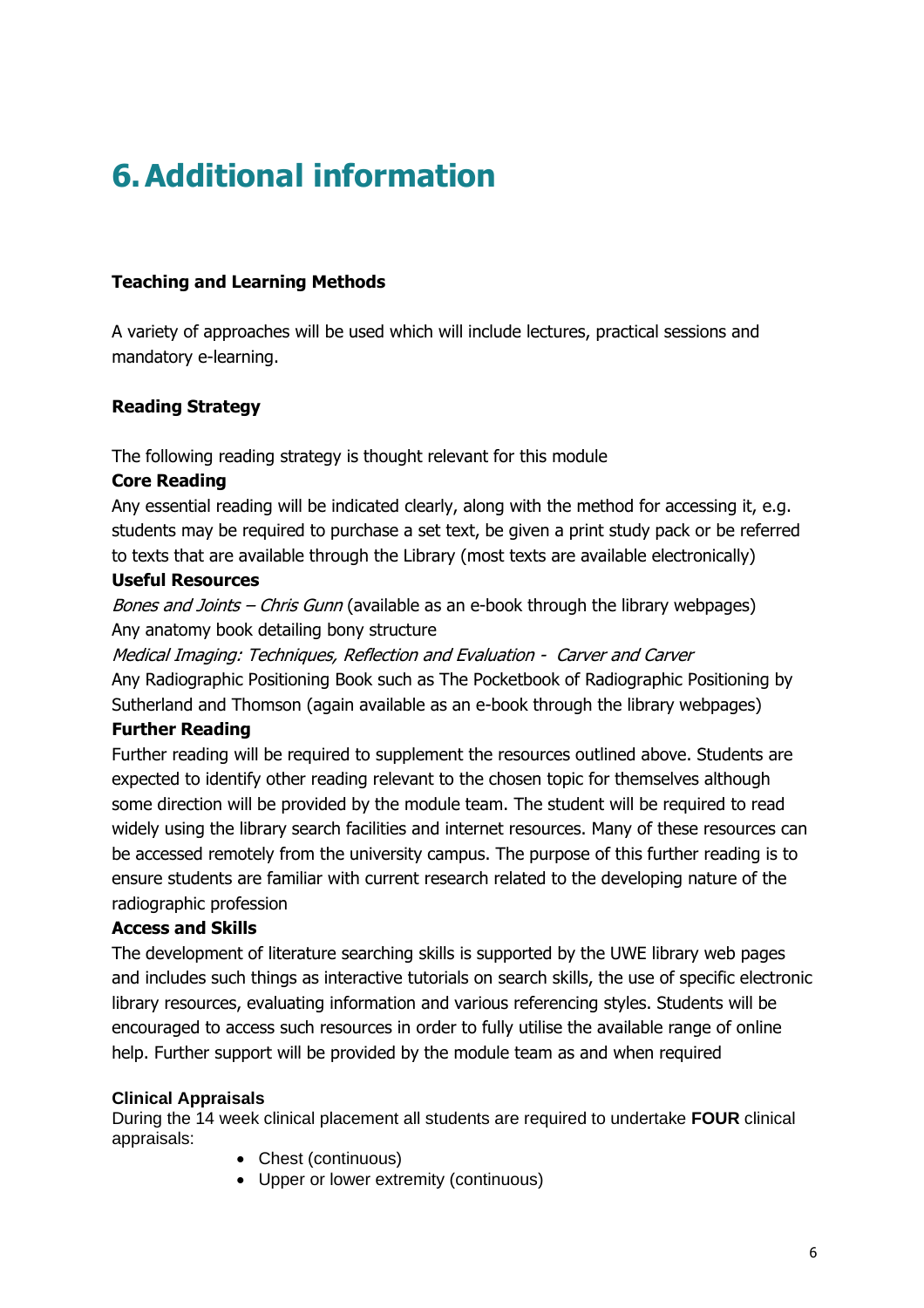- Abdomen or Pelvis (single point)
- Spine (single point)

These four appraisals must be completed and passed in order for the student to pass Component A along with all the other aspects of the e portfolio.

If a student fails an appraisal they must carry on and undertake any outstanding appraisals. In such cases the Component A aspect will go to the Award Board as a fail and it will a Board decision as to student progression on the programme.

### **Please note: If a student is given an Action Plan while undertaking any aspect of an appraisal, then the appraisal is an automatic fail.**

The four appraisal forms (pass or fail) are to be uploaded to the portfolio either as a jpeg or as a scanned document prior to submission. The white copies of the appraisal forms are then to be submitted along with the Log Book of Experience in the blue envelope wallet to 2B24 by 14.00 on **submission day.**

# **CLINICAL EDUCATION**

Demonstration of clinical proficiency by the student on completion of the award route is one of the primary aims of the programme. Thus the clinical practice constitutes a fundamental and integral part of the student's education over the three years of the programme.

The learning outcomes of the module are designed to ensure that the student is able to develop the clinical skills, knowledge, application and critical awareness required in a practicing radiographer.

#### **YEAR 1 Diagnostic Radiography Professional Practice 1**

Following an academic block, the students are required to undertake a 14-week practice placement in order to assist in the integration of their knowledge with the practical clinical experience.

# **In year one the 14-week practice placement commences on TBC.**

During the placement the student will undertake the following placements:

- 1 week in a chest room
- 1 week in a fluoroscopy suite (for procedure experience)
- 1 week in CT (3 days Head CT + 2 days Contrast CT + Angiography if available)
- 4 weeks in general rooms (to include clerical and departmental clinical skills)
- 4 weeks in A+ E rooms
- 1 week to include 1 day's experience in each of the following: RNI, U/S, MRI and 2 days in CT.

It is recognised that some departments may not have dedicated rooms or may wish to give the other experiences in 1-2 day blocks over the course of the placement. This is acceptable providing that the overall time spent in the area is equivalent to that shown above i.e. 37.5 for each week (including study)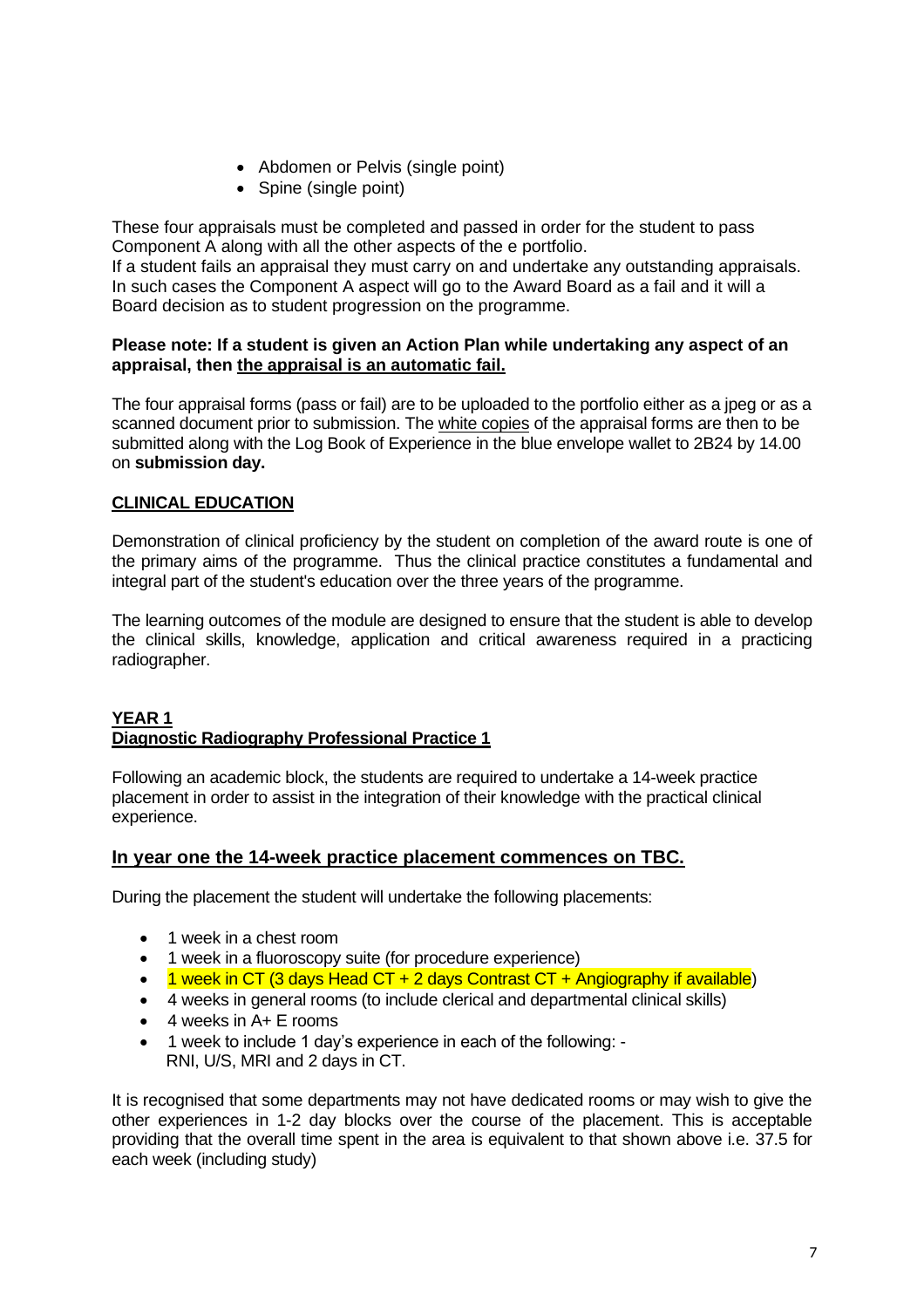The students' individual rota is compiled by the Clinical Coordinator with assistance from the clinical departments themselves. Circumstances such as equipment breakdown or illness may force alterations to become necessary.

During this 14 week placement the students will undertake various forms of assessment that will be outlined in another section of this document.

# **Hours of attendance**

**All students will be working a 37.5 hr. week** in line with departmental hours, normally between the hours of 9.00am - 5.30pm Monday to Friday**.**

However some departments operate different start and finish times, with some units operating a shift system. As you will become a member of the radiographic team you will be expected to participate in the normal working practice of the department to which you have been allocated.

### **Half day study per week**

Students will be entitled to **1 study session per week for academic study (half day per week)** during the 14 weeks. The timings of these study sessions must be agreed with the placement and cannot be accumulated**. Please note that during weeks when there is a Bank Holiday then there will be no allocated half day study that week.** 

# **Sickness reporting:**

If for any reason you are unable to attend your practice placement please call:

- 1. **Your Practice Placement –** as near to the start of your shift as possible. Advise them if you are sick or unable to attend placement for any other reason. Note: for infection control purposes, if you have diarrhoea or sickness you will be required to remain off placement for 48 hours following the last "episode".
- 2. **Your Link Lecturer/Clinical Coordinator –** if your period of sickness is likely to be substantial and therefore affect your ability to complete the requirements of your practice placement, you must inform your Link Lecturer and/or Clinical Coordinator as soon as possible.

 If your period of sickness is likely to affect your ability to submit by the assessment deadline, you must fill in an PC1 form within 5 days of the assessment date.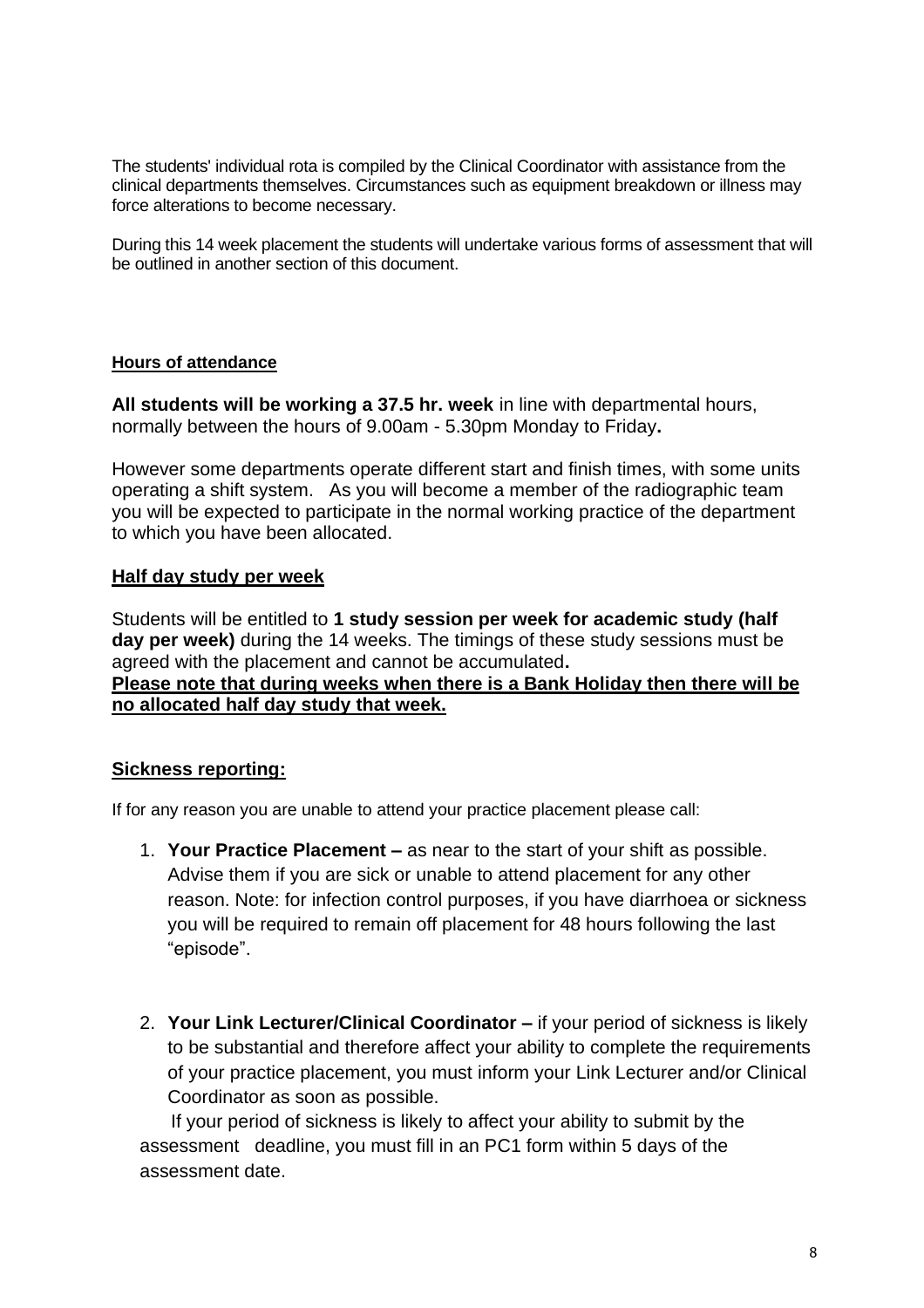# **Holidays**

# **You must not arrange to take holiday inside the dates given for your placement.**

Unauthorised absence or extended periods of sickness may seriously affect your ability to meet the requirements of the clinical learning competencies and assessment of practice and thus progress on the award. If you are experiencing any difficulties please talk to your Practice Educators, the Clinical Liaison/Link lecturer or the Clinical Co-ordinator as soon as possible.

# **Attendance records.**

### **The College of Radiographers regards an attendance of 80% in the planned clinical practice component of the course as being the desirable minimum. This is to enable students to meet professional requirements satisfactorily.**

There is a register in the Clinical Placement e portfolio which should be initialled daily by a member of staff. This assists the clinical co-ordinator in the assessment of your clinical placement experience.

Any absence that is not reported as sickness or approved leave will be recorded as unauthorised - you are advised that this may be detrimental to your employment reference.

If there is a personal situation that requires you to seek compassionate leave please discuss with the Clinical Coordinator or Personal Tutor or Link Lecturer.

# **Radiography Placement Locations for year one:-**

The following Hospitals provide the clinical experience for students on the Award:

- North Bristol Healthcare Trust ( Southmead and Cossham Hospitals and sometimes Yate Health Centre)
- Gloucestershire Hospitals: this includes Gloucester Royal and satellites Stroud, Berkeley,Dilke and Cheltenham General and satellite Cirencester.
- United Bristol Healthcare Trust (Bristol Royal Infirmary, South Bristol Community Hospital (SBCH), Bristol Haematology and Oncology Centre (BHOC), Bristol Children's Hospital (BCH) and The Chesterfield Hospital, Clifton.
- Weston General Hospital and satellites The Spire Hospital Bristol and Clevedon Community Hospital.
- Great Western Hospital, Swindon.
- Royal United Hospital, Bath and satellites The Royal Mineral Hospital, Paulton Community Hospital, Chippenham Community Hospital and Frome Community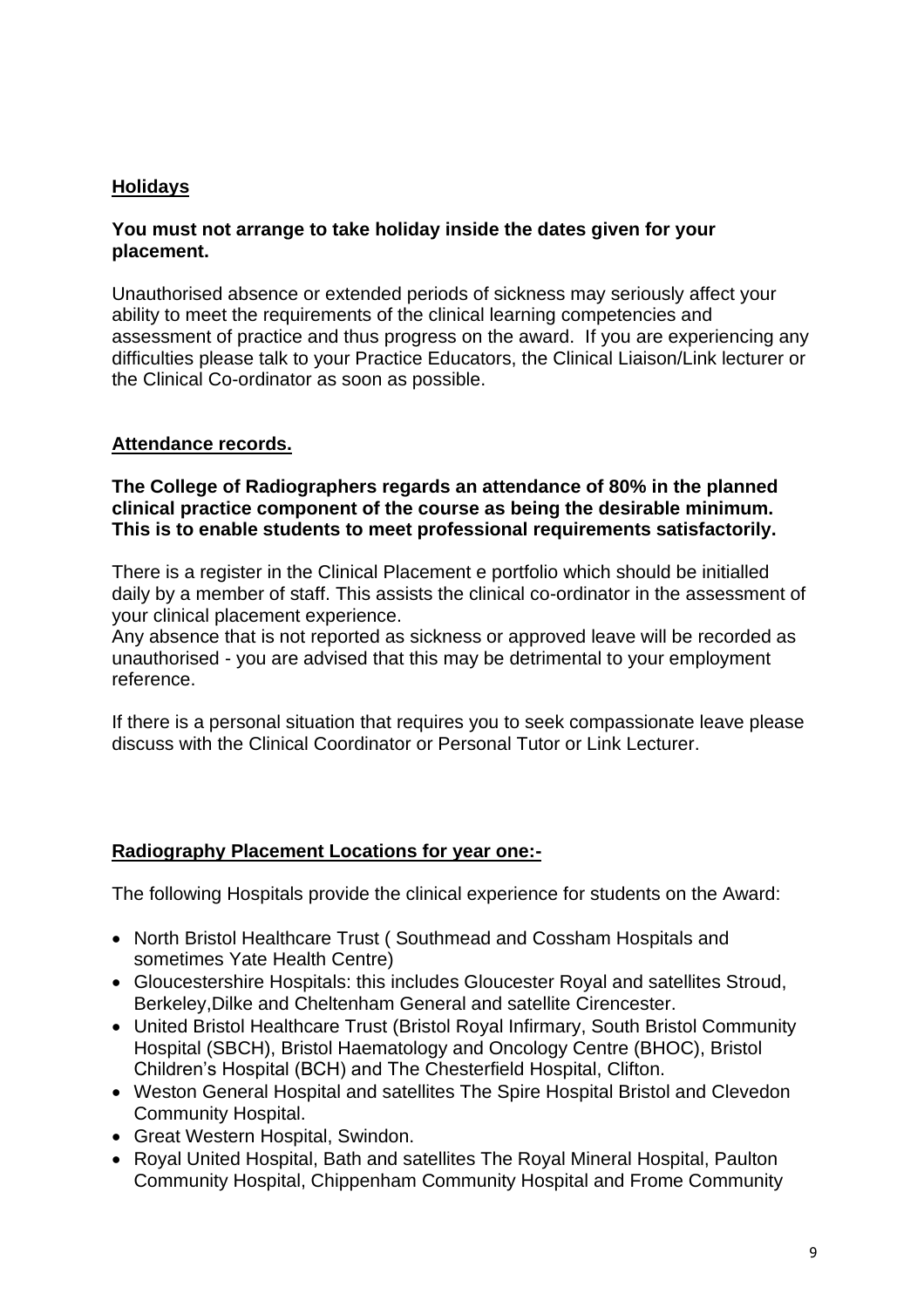Hospital.

- Yeovil District Hospital and satellites South Petherton Hospital, Wincanton and Crewkerne.
- Southampton General Hospital.
- Salisbury Disctrict Hospital.

As you will remember you have signed an agreement to be flexible with respect to the location of your placement. You are reminded therefore that we can make no guarantee that you will be placed in any specific location during any of your placement periods. The Clinical Co-ordinator must have the flexibility to organise rotas which will make best use of available resources and provide the optimal and comparable experience for all students.

The rotas are designed to ensure you receive the appropriate experience to meet the learning outcomes of the programme. However as you will be working in an ever changing, high technology environment sometimes flexibility is required to take account of the unexpected!

Your placements are determined by a placement officer: - Claire Cresswell tel. 0117 3288427, (Claire.cresswell@uwe.ac.uk) any issues with the placement prior to commencement should be addressed with Jessica or Ben Whistance in the first instance.

# **SUPPORT WHILST ON PLACEMENT**

Within Clinical Departments:

All clinical and ancillary staff have a role in teaching and supporting students during practice placement periods.

# **PRACTICE EDUCATORS**

However at each of the placement locations there are a number of clinical staff who have been trained to act as **PRACTICE EDUCATORS.** These radiographers perform an essential role within the programme, as they are responsible for:

- ensuring that students gain the appropriate clinical experience
- monitoring students' progress throughout the placement periods
- conducting appraisals of clinical skills
- providing support and guidance to students whilst on placement
- liaising with the academic centre via the Clinical Liaison/Link lecturer and Clinical Co-ordinator

Each Department operates in slightly different ways - on a day-to-day basis you may or may not be working in a team where there is a Practice Educator. The Practice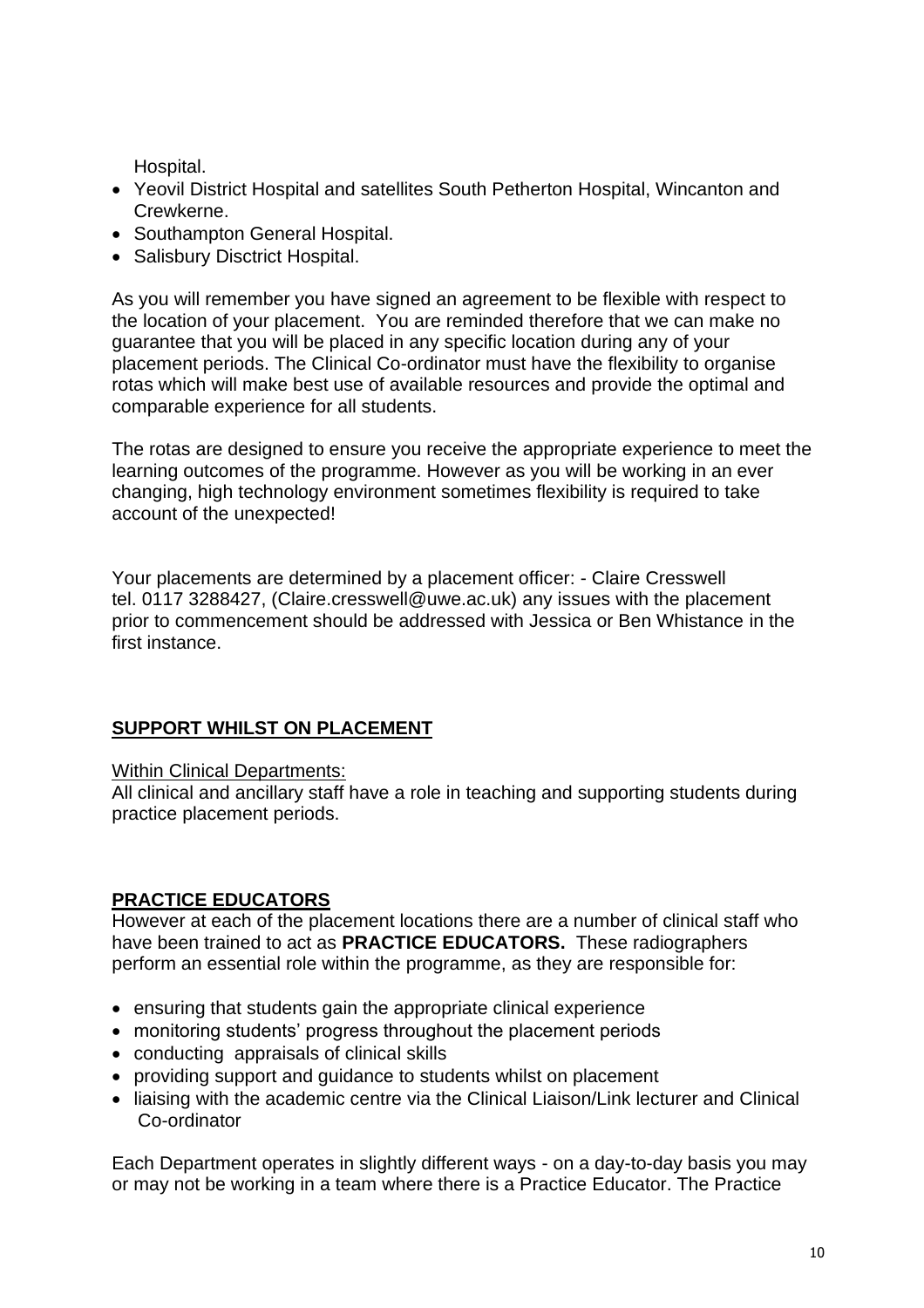Educators should be your initial point of contact if you have any concerns regarding your clinical education or of a personal nature that cannot be addressed by the other staff with whom you are working. There may be a named Practice Educator who acts as the co-ordinator of your placement experience at the specific location- you will be introduced to this radiographer during the Induction period. This person is known as the **KEY PRACTICE EDUCATOR.**

# **CLINICAL LIAISON/LINK LECTURERS**

The Radiography lecturers act as a clinical liaison/link lecturer for specific hospital locations. Their role is to visit you three times when on practice placement to provide support and to monitor your progress in developing your clinical skills Please remember the clinical liaison/link lecturer provides an additional point of contact for students, providing help with any academic, clinical or personal issues you may have.

A list of the link lecturers and contact details will be distributed with your clinical documentation.

# **CLINICAL CO-ORDINATOR**

There is a named person in the DI team who has the responsibility for organising and monitoring your placement experience. The Co-ordinator communicates with Clinical Managers, Practice Educators, Liaison Lecturers and the Faculty's Placement Unit to ensure you receive the appropriate clinical education over the three years of the programme.

If you have any issues/difficulties related to your placement experience you should discuss these with the Clinical Co-ordinator.

Clinical Co-ordinator: Naomi Harrison

### **CLINICAL PLACEMENT WEEKLY REPORTS AND MODALITY COMPETECIES**

It is important to note that there are 14 weekly report forms relating to each week of the placement and these form an integral part of the overall assessment. The form should act as a negotiated statement of the student's experience during the week. All boxes (attendance and competencies) need to be completed electronically via Pebblepad by an appropriately qualified member of staff.

**For a pass to be achieved, the student must demonstrate satisfactory progress. In the event of an area being identified as "below the required standard" and scored as a 1 or when a Modality Competency is not considered to be at the correct level then an**  ACTION PLAN **needs to be produced.**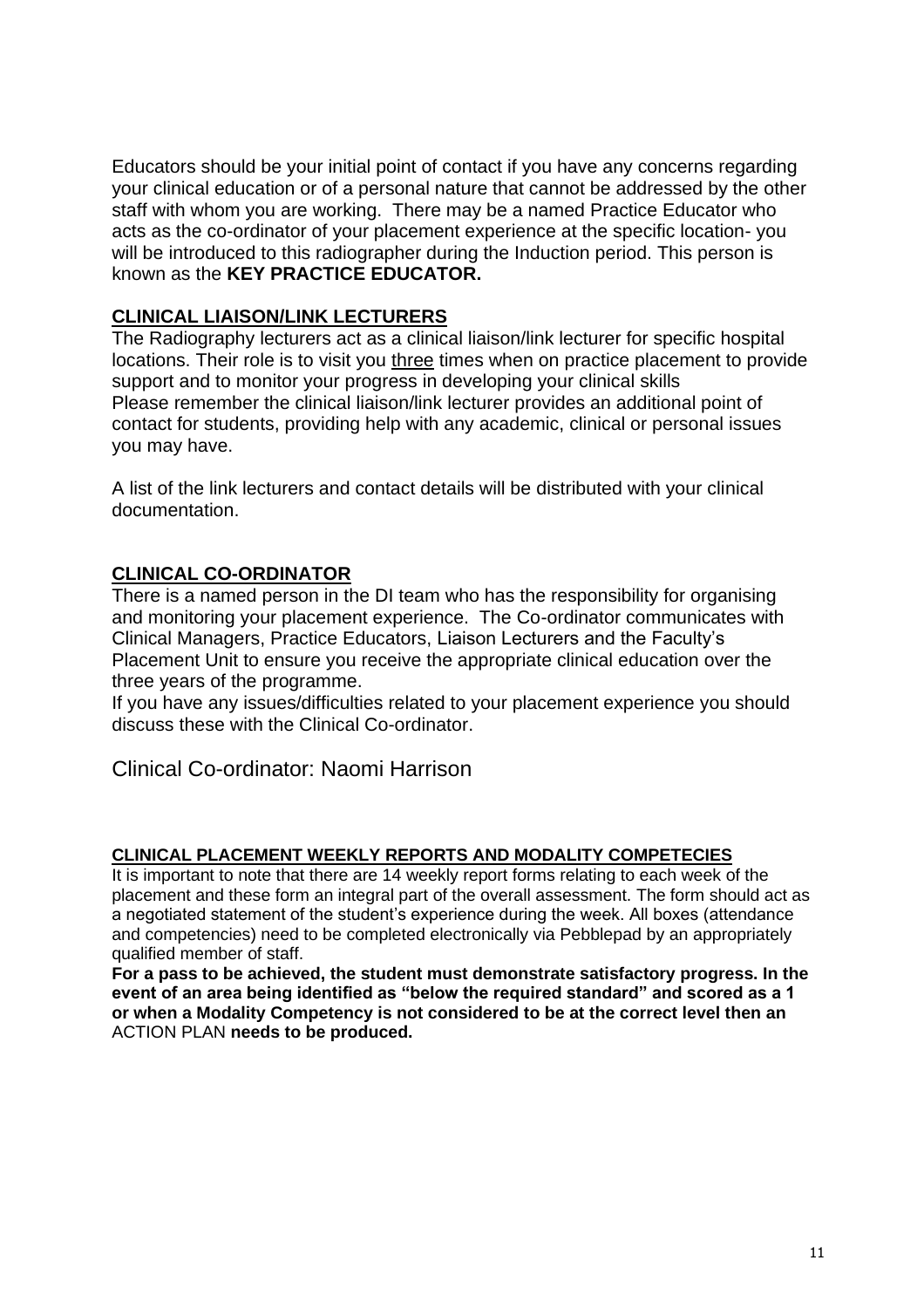# **The Action Plan**

- This plan will be negotiated between the student and the clinical supervisor and will aim to redress the identified shortcoming.
- If this is not achieved within the agreed time frame, the link lecturer will intervene.
- **If a '1' is received in a clinical competency in the last 2 weeks of placement the student may fail the clinical placement.**
- **If a Modality Objective is not at the required level when the final copy is submitted that will also constitute an ACTION PLAN and could result in a failed clinical portfolio. (Component A)**
- **If a student is given an Action Plan while doing any aspect of an appraisal then the appraisal is an automatic fail. This will result in a failed clinical portfolio. (Component A)**

### **Appraisals**

The clinical assessments (appraisals) are subject to the University of the West of England's assessment regulations and as such should be conducted in a fair and just manner in accordance with these guidelines. Any breach in procedure could result in an appeals procedure and action taken against those who are deemed to be at fault.

#### **Assessment details for this module are also detailed on page 9.**

### **WORKBOOK**

Included in your portfolio is a '**Clinical Appraisal Workbook',** this workbook is meant as a tool to assist you in your preparation for the 1<sup>st</sup> year appraisals. This work will not be marked and is **not** a pre-requisite of the appraisal but the Practice Educator will ask you prior to the appraisal if you have completed the relevant section and note that on the appraisal form.

#### **Modality Competencies and Clinical Skills Competency**

Students will be required to complete the four Modality Competencies and the Clinical Skills Competency during their clinical placement. The guidelines for the completion of the Modality Competencies can be found on Pebblepad. These will be signed off by supervisors in practice once they are at the required level.

**Please note that you are given a half day study per week in which to complete weekly reflective logs and also plan towards your Critical Reflections assignment.**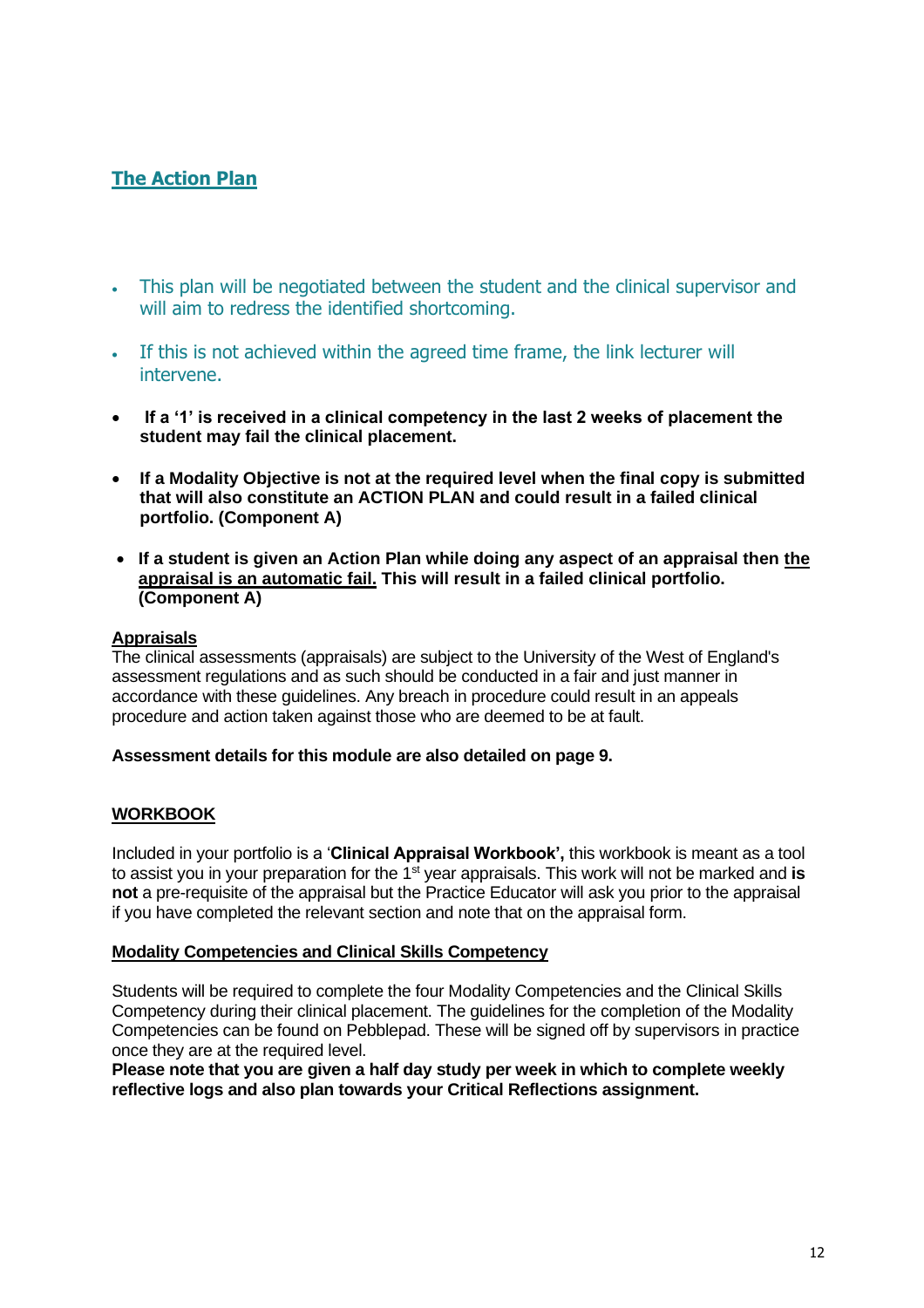### **The Clinical Appraisal Scheme.**

During the 14-week placement each student will be required to complete the following appraisals:

- 1 upper/ lower extremity joint (main joints only e.g. wrist, elbow, ankle, knee)
- 1 abdomen (plain)
- 1 chest
- 1 Spine

The timing of these appraisals should be spread as evenly as is possible throughout the placement. It will obviously be governed by factors such as suitability of workload and availability of Practice Educators. The onus is on the student to negotiate with the Practice Educator in order to complete all the appraisals in the 14 week period. Ideally, these appraisals should take place during the allotted time in the relevant area e.g. Chest appraisal - chest room,

### **There are pre-requisites for the appraisals: -**

- **1. The completion of a minimum of 5 unassisted examinations pertaining to the appraisal (See table 1, appendix 2)**
- **2. It is advised that students complete the relevant sections of the Appraisal Workbook prior to each appraisal but this is not mandatory.**

The Practice Educator will then initial the box on the appraisal form and write yes or no. This will require the student showing that they have completed the relevant section **BUT IT DOES NOT HAVE TO BE READ OR MARKED as it is for formative purposes.** If the student **has not** completed the relevant section of the workbook prior to the appraisal **this is not a fail.** 

Students are only allowed **one** assessment opportunity for each appraisal, a second opportunity may be granted **(subject to award board approval**) if the first assessment has been failed and NOT as a means of bettering the mark received. The first assessment opportunity of the appraisal must be taken by the end of the 14 week placement period otherwise it is deemed to have been taken and further opportunities may be granted at the Award board.

### **Please note: If a student is given an Action Plan while undertaking any aspect of an appraisal then the appraisal is an automatic fail.**

Any time lost from placement due to illness or extenuating circumstances must be supported by the submission of evidence and in none submission of the clinical portfolio a Personal Circumstances form (UWE website)

#### **IF THE STUDENT FAILS ON THE FIRST ASSESSMENT OPPORTUNITY WITHIN THE 14 WEEK PLACEMENT PERIOD THERE IS NO AUTOMATIC RIGHT TO FURTHER OPPORTUNITIES/ATTEMPTS AT PROFESSIONAL PRACTICE MODULES. THE MARKS WILL GO INTO THE PORTFOLIO FOR CONSIDERATION AT THE AWARD BOARD.**

The appraisals should be conducted using the approved clinical appraisal form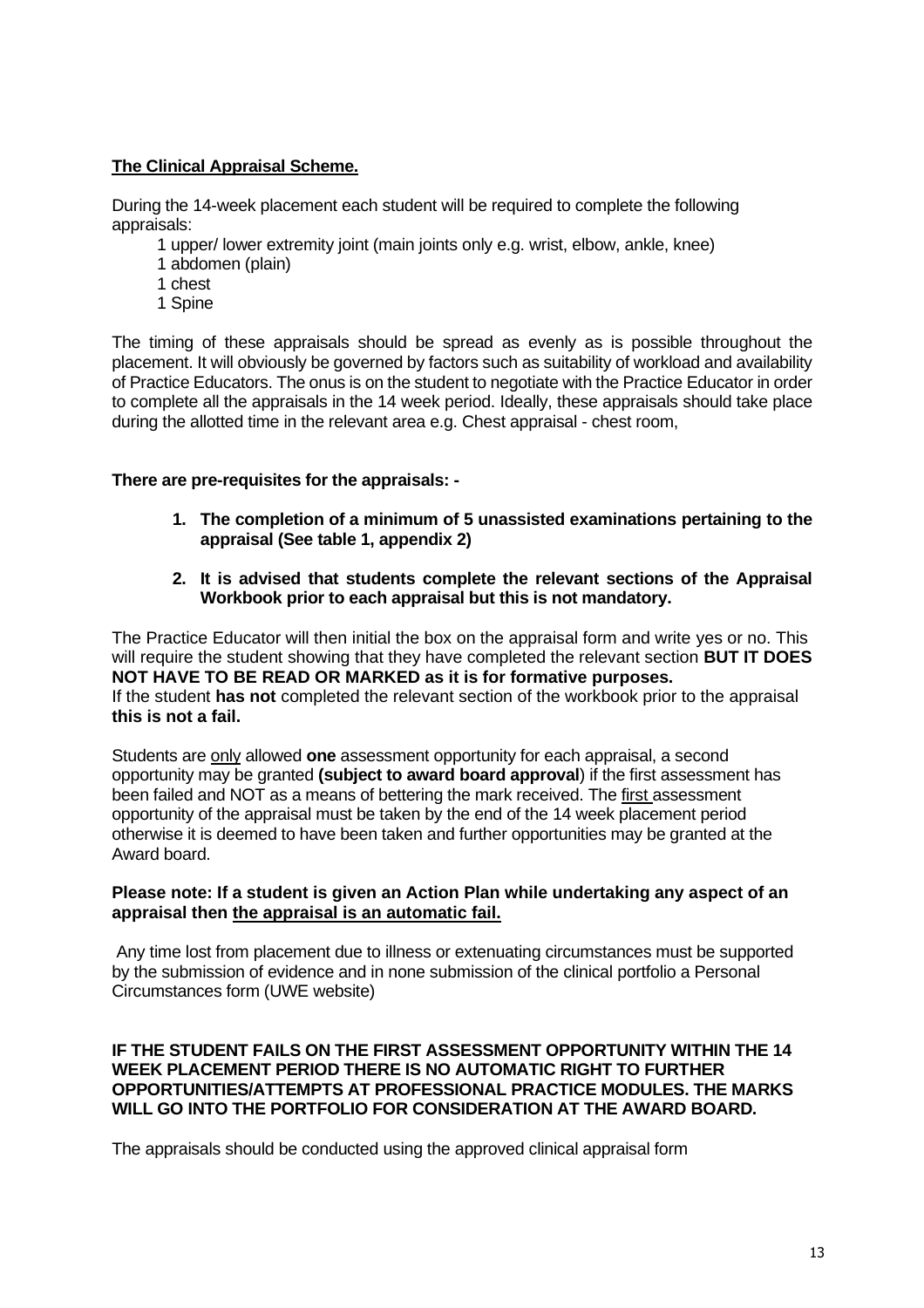#### **PRACTICE EDUCATORS ARE REMINDED THAT THE FORMS CARRY A UWE COPYRIGHT LOGO AND AS SUCH ARE REGARDED AS PROPERTY OF THE UNIVERSITY AND SHOULD NOT BE GIVEN TO OTHER PARTIES WITHOUT WRITTEN PERMISSION.**

The students have been provided with 5 forms. **ALL** forms must be submitted as part of the completed portfolio. Should anymore appraisal forms be required because of loss or damage contact the Clinical Coordinator for a replacement.

If a student carries out an examination that has more than two projections then a supplementary page can be used from within the extra copies provided.

Each sheet is constructed so that the form is in duplicate. Once completed the sheets should be separated and then filed in the appropriate place i.e.:

# **WHITE - copy to be retained by student but submitted with your log book.**

**YELLOW - copy to be kept by the Practice Educator.**

**Please note in order to have a complete clinical portfolio you must upload all appraisals to your electronic portfolio via Pebblepad in the designated area. This needs to be done before you submit the hard copies with your log book.**

### **Useful Websites**

[www.sor.org](http://www.sor.org/) [www.hpc-uk.org/](http://www.hpc-uk.org/) <http://radiologymasterclass.co.uk/> <http://www.hpa.org.uk/HPAwebHome/> [www.legislation.hmso.gov.uk](http://www.legislation.hmso.gov.uk/)

A guide to referencing can be found at: <http://www1.uwe.ac.uk/students/studysupport/studyskills/referencing.aspx>

The University's policy on word count can be found: <http://www1.uwe.ac.uk/aboutus/policies.aspx>

**Online Resources**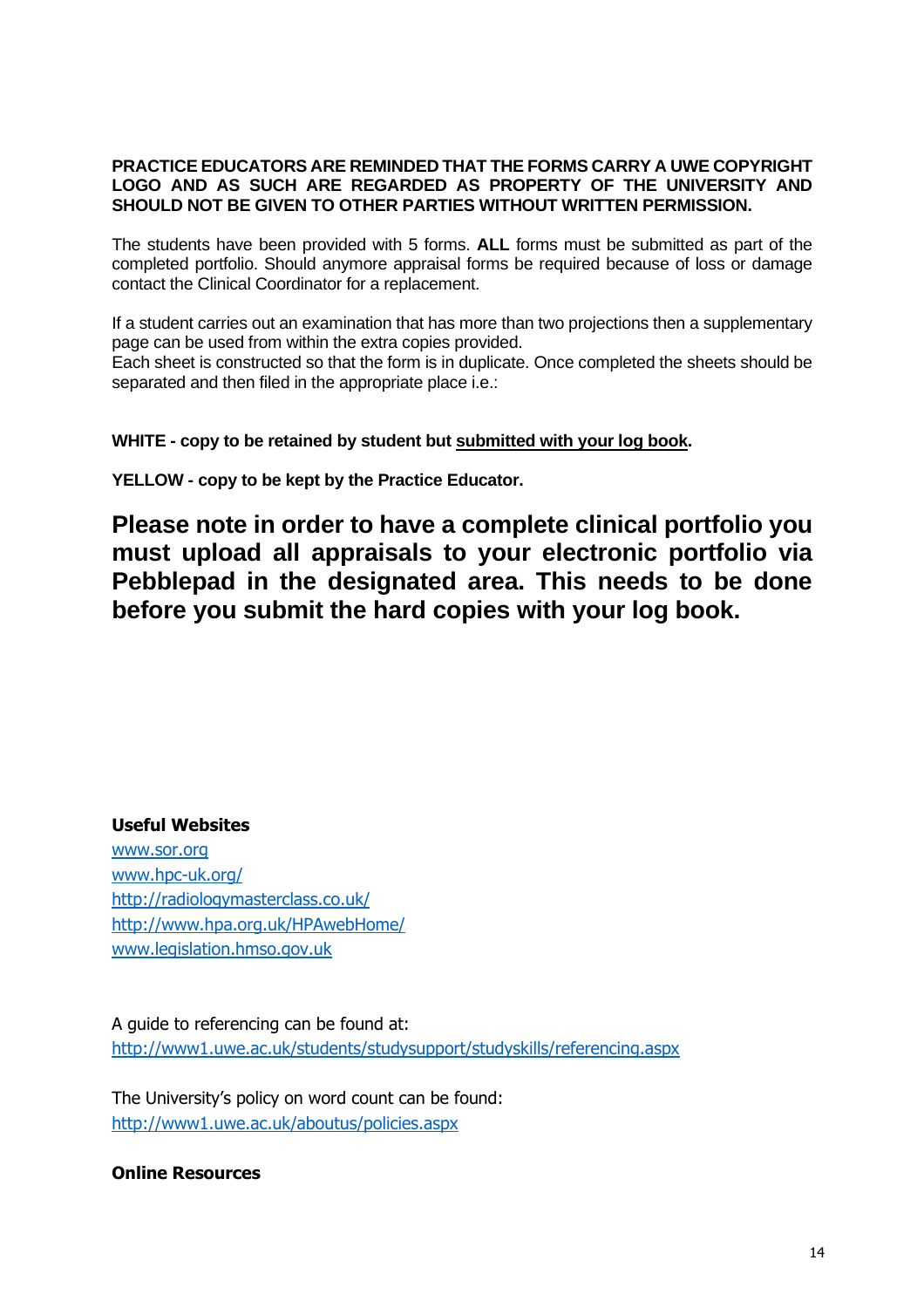BlackBoard is the university's virtual learning environment and provides access to a range of learning materials related to the module. **Importantly** the learning materials displayed on this forum are designed to supplement the lecture programme and **should not be seen as an alternative**, as they will not provide the same level of depth that is achieved via 'faceto-face' contact.

# **Practical Sessions**

Practical sessions are timetabled throughout the module and make up a significant part of your learning. As you are aware you have been placed into small groups for these sessions which will provide you with dedicated time to develop your skills.

For every practical session you will be required to sign-in. This will allow us to monitor your attendance and provide additional support if necessary. It is a requirement of the module that you attend at least **80%** of these sessions. Students not reaching this level will be required to attend additional sessions prior to clinical placement. If you are unable to attend a session you should inform the module leader by e-mail

As the sessions are 'time limited' (1 hour) it is essential that you arrive 5 minutes prior to your designated start time. **If you arrive late you may not be allowed to participate in the session.**

The lecturer taking the session will be wearing a TLD for every practical session to monitor radiation dose.

# **7.Communication**

Throughout your time with us, you will receive regular communication from your module leaders, and also administrative staff. It is your responsibility to ensure that you read everything that you are sent, and act upon it where appropriate.

The main communication channel used is the Blackboard for all the modules you are currently studying. Blackboard provides the main communication channel for module specific information and these too should be checked regularly for new content and announcements.